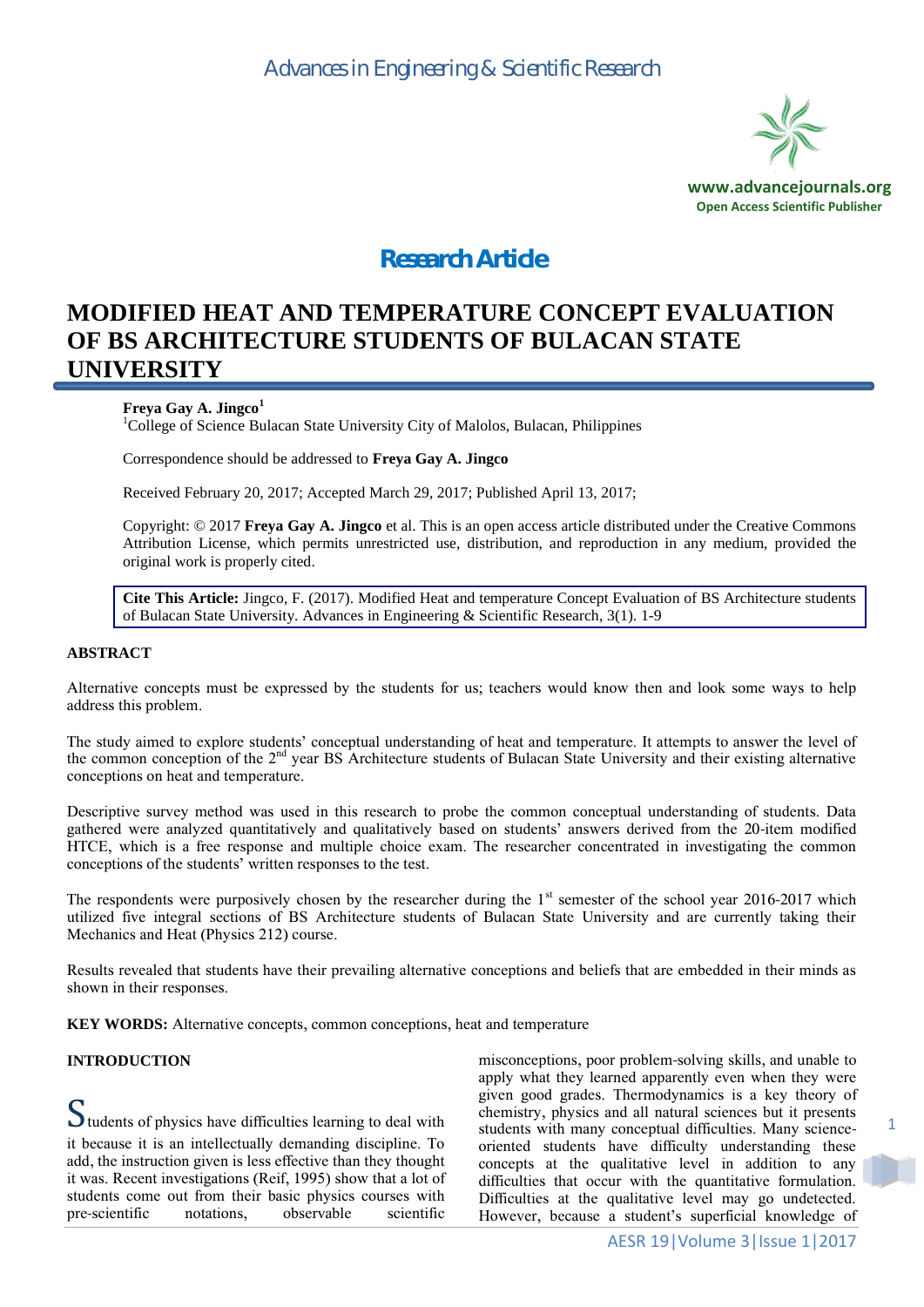formulas and formula manipulation techniques can mask his or her misunderstanding of underlying qualitative concepts, he is likely to dress up his misconceptions in scientific jargon, giving the false impression that he has learned something about science.

Mathematical theory is not an assurance of good conceptual physics background because students with misconceptions may be proficient at the use of physics formulas and numerical manipulations (Clement, 1982, Halloun and Hestenes, 1985, Mc Dermott, Shaffer and Somers, 1994). Students see no distinction between Physics and Mathematics. Sometimes, they concentrate more on problem solving (purely in mathematics) and ignore conceptual ideas.

Physics is not only a collection of facts and formulas, although students view it that way. Hestenes (1985) goes on to say that "students are not easily weaned from a formula-centered problem-solving strategy that has been successful in the past."

To ascertain what students already know, teaching them accordingly is one of the teacher's roles. It is in their alternative conceptions that we gauge them for us, teachers to facilitate in their learning. It is also in the conceptions that research and hypotheses are done. Students must express alternative concepts in order for us; teachers would know them and look some ways to help address these problems.

An assessment tool designed for this purpose is a concept inventory. When these misconceptions are identified, they serve as a basis for developing an effective pedagogical plan in resolving the conflicts between students' beliefs and scientific theories. The first step in making teaching more effective is to diagnose students' conceptual problems. Heat and Temperature Concept Evaluation (HTCE) was used in exploring the conceptual understanding of heat and temperature of BS Architecture students of Bulacan State University (BSU).

#### **REVIEW OF RELATED LITERATURE**

A majority of students harbor serious misconceptions and misunderstandings of physical principles. They do not see how the information they are learning in physics class has any bearing on understanding the physical phenomena they see and experience around them every day. Without conceptual understanding, student cannot pass beyond the rote memorization stage and cannot proceed to develop the skill needed to solve open-ended, undetermined, real world problems. (Mazur, 1997)

Yeo and Zadnik (2001) developed the Thermal Concept Evaluation (TCE) to assess an extensive range of beliefs on thermodynamics concepts in  $15 - 18$  years old students in Western Australia. The TCE is composed of 26item, multiple choice type of questions that allow students to apply either "everyday" or "classroom physics." The following are some alternative conceptions the researchers reported: (1) Heat as a substance not energy; (2) Heat is same as temperature; (3) Cold bodies contains no heat; (4) Boiling point is maximum temperature; (5) Temperature can be transferred; (6) Thermal equilibrium is not a

concept; (7) Materials like wool can warm things up: Metal can attract, hold, intensify heat/cold.

Luera (2004) used the TCE in her action research as pretest and posttest. The result of her study showed that students have trouble in applying content knowledge to similar situations. Students were unable to discern salient features in questions. Thermal conceptions are resilient to intervention.

Meltezer (2004) investigated learning difficulties in thermodynamics in both chemistry and physics courses in Iowa. The result of the study showed that majority of the students held incorrect or confused conceptions regarding fundamental thermodynamics principles following their introductory courses in physics and chemistry.

Chang (1999) administered an open-ended, written test to 364 students in Taiwan to assess students' conceptions about evaporation, condensation, and boiling. After evaluation, some students were interviewed in a semistructured manner to obtain their conceptions. The test result showed that their understanding of the condensation and boiling concepts still needed to be enhanced. The research found out that learning difficulties regarding the concepts mentioned above could be a result of poor understanding of water vapor.

Kesidou and Duit (1993) have discussed the common student confusion between the terms "heat and temperature." Heat is frequently viewed as an intensive quantity and temperature interpreted as the degree of heat, i.e. as a measure of its intensity. However, heat is a process dependent variable and represents a transfer of a certain amount of energy between objects or systems due to their temperature difference. Temperature, by contrast, is a measure of the average kinetic energy of molecules in a particular system.

In a study carried out in Germany by Duit and Kesidou (1988), 14 students were interviewed in order to discover 10th grade (about 16 year old) students' understanding of the Second Law and irreversibility. Results show that most of the students had the correct idea that heat flows from a hot body to a cold body and that temperature differences tend to equalize. Contrary to this result, there was a considerable number of students who thought that a certain temperature difference might arise after the temperature equalization. Their concluding remark was that students' ideas about the natural processes were mainly based on everyday experiences rather than scientific ones taught in school. In a subsequent study, Kesidou and Duit (1993) suggested two procedures to overcome this misunderstanding. Firstly, the experiments should be carried out by the students and secondly a framework should be provided that conceptualizes the thermal interaction as an exchange of heat that flows spontaneously as long as there is a temperature difference.

Obrero (1999) found out from his study that college students also hold several alternative conceptions in topics of heat, temperature, and thermal expansion, first and second laws of thermodynamics, heat transfer, and change of state. Some of the respondents attempted to define thermodynamic concepts or explain thermodynamic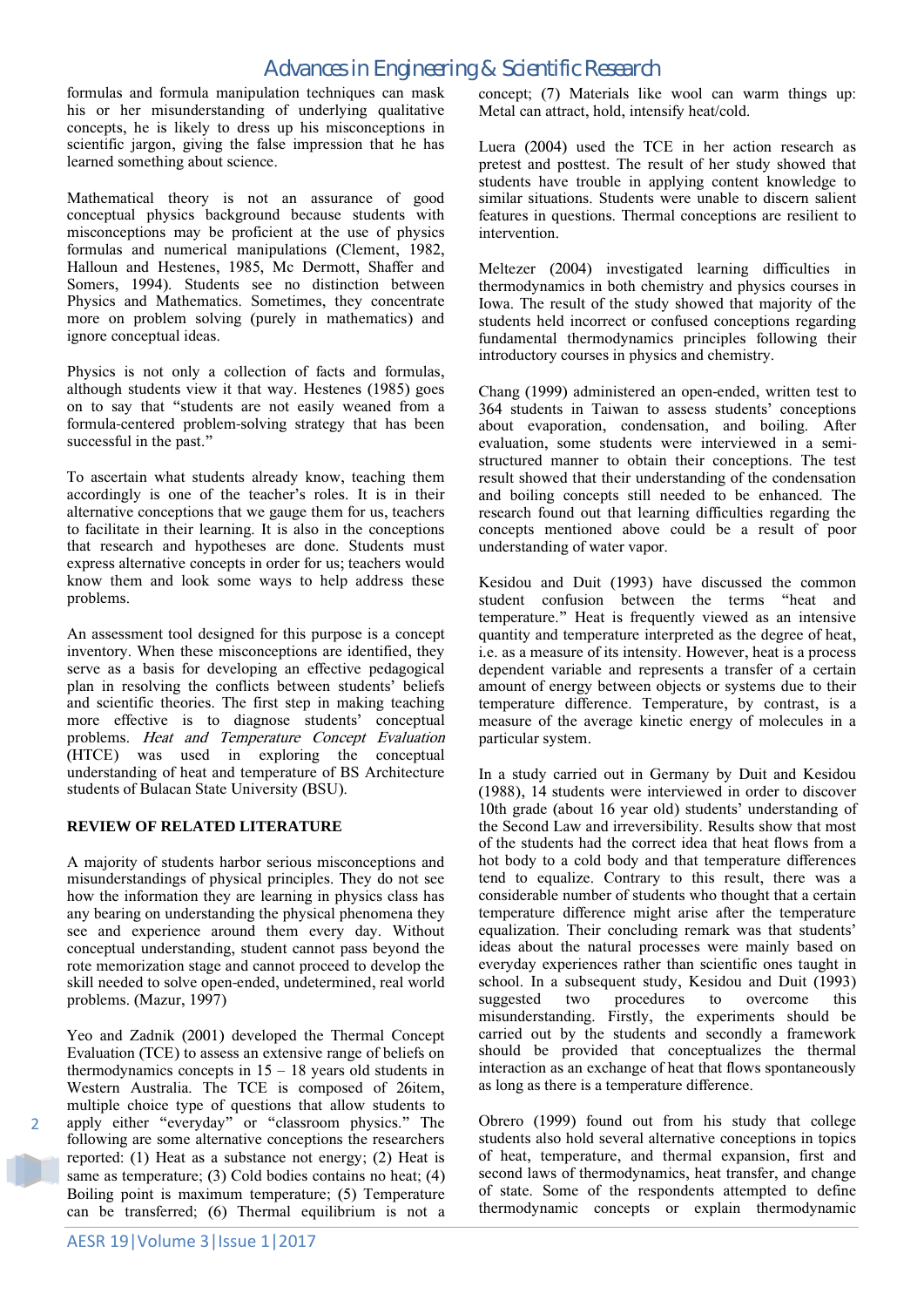phenomena using their informal prior knowledge from everyday experiences. Other misconceptions expressed the students' confusion of various thermodynamics concepts and the tendency to generalize thermodynamics principles beyond the given particular condition. Other alternative conceptions held by students show their lack of knowledge or failure to apply fundamental thermodynamics concepts.

The studies reviewed above revealed that alternative conceptions on heat and temperature are prevalent among students in all levels disregarding their races. These studies also suggested that there is really a need to address the conflict between students' belief and scientific theories. The misconceptions of students were explored and identified using assessment tools like conceptual inventories, and observation of students' activities.

In this research, the Heat and Temperature Concept Evaluation (HTCE) developed by Ron Thornton and David Sokoloff was modified into 20-item free response and multiple choices HTCE to draw out students' understanding to the concepts of heat and temperature. The test was administered by the researcher in August 2016 of 1<sup>st</sup> semester SY 20016-20017 to Filipino BS Architecture students of Bulacan State University, City of Malolos, Bulacan. It is a pre test- post test instruction.

#### **CONCEPTUAL FRAMEWORK**

Students go wrong in physics for various reasons. In dealing with physics, they could go wrong in its mathematical treatment. They could also commit random errors. But often, students commit mistakes because of the difficulty in dealing with certain concepts. To address this problem in learning, teachers need to identify and evaluate student's pre-conceptions.

The figure below presents the research paradigm of the study.

**Bulacan State University BS Architecture Students (5 sections, 2nd year)** Assessed through **20- Item Free Response and multiple choice Heat and Temperature Concept Evaluation (HTCE) Profile Students' Conceptual Understanding of Heat and Temperature**

**Figure 1:** Research Paradigm

In figure 1, the common conceptions of heat and temperature of the BS Architecture students of Bulacan State University (BSU) were explored using the 20-item Heat and Temperature Concept Evaluation (HTCE) test. The researcher concentrated in investigating the common alternative conceptions of the students by identifying, categorizing and tallying students' written responses to the test.

## **STATEMENT OF THE PROBLEM**

The study aimed to explore student's conceptual understanding of heat and temperature. Specifically, it attempted to answer the following question:

- 1. What is the level of the common conception of BS Architecture students of Bulacan State University (BSU) on heat and temperature?
- 2. What are the existing alternative conceptions of BS Architecture students of Bulacan State University (BSU) regarding heat and temperature?

#### **SIGNIFICANCE OF THE STUDY**

The result of the study provided a profile of Bulacan State University, BS Architecture student's competence across the domains of heat and temperature. The result of this study would help teachers to raise their awareness of misconceptions of heat and temperature strongly held by their students. This will provide opportunities for teachers to engage in research for the improvement of their teaching methods that would effectively address student's nanve ideas of heat and temperature. More training, short term courses or scholarships may be offered to cater the needs of teachers to deepen their physics concepts, most especially those who are not physics majors teaching, and to upgrade their methods of teaching. It would also help students to be enlightened on the misconceptions that they unconsciously adhere as correct conceptions, thus improving their learning.

#### **SCOPE AND DELIMITATION**

This study attempt to investigate student's conceptual understanding of heat and temperature using the 20-item Heat and Temperature Concept Evaluation ( HTCE ). The investigation was done through identifying, categorizing and tallying the responses done in the modified HTCE test. Instead of looking only for correct answers, the researcher concentrated in looking into the pattern of frequently mentioned responses that were considered alternative concepts of the students.

The study was conducted to five integral sections BS Architecture Students of Bulacan State University (BSU) during the  $1<sup>st</sup>$  Semester of the school year 20016-20017. BSU is a State University in Region 3.

#### **DEFINITION OF TERMS**

i. **Misconceptions**: Ideas conceived by the students that are erroneous, produce wrong understanding, and are detrimental to their scientific literary (GonzalesEspada, 2003)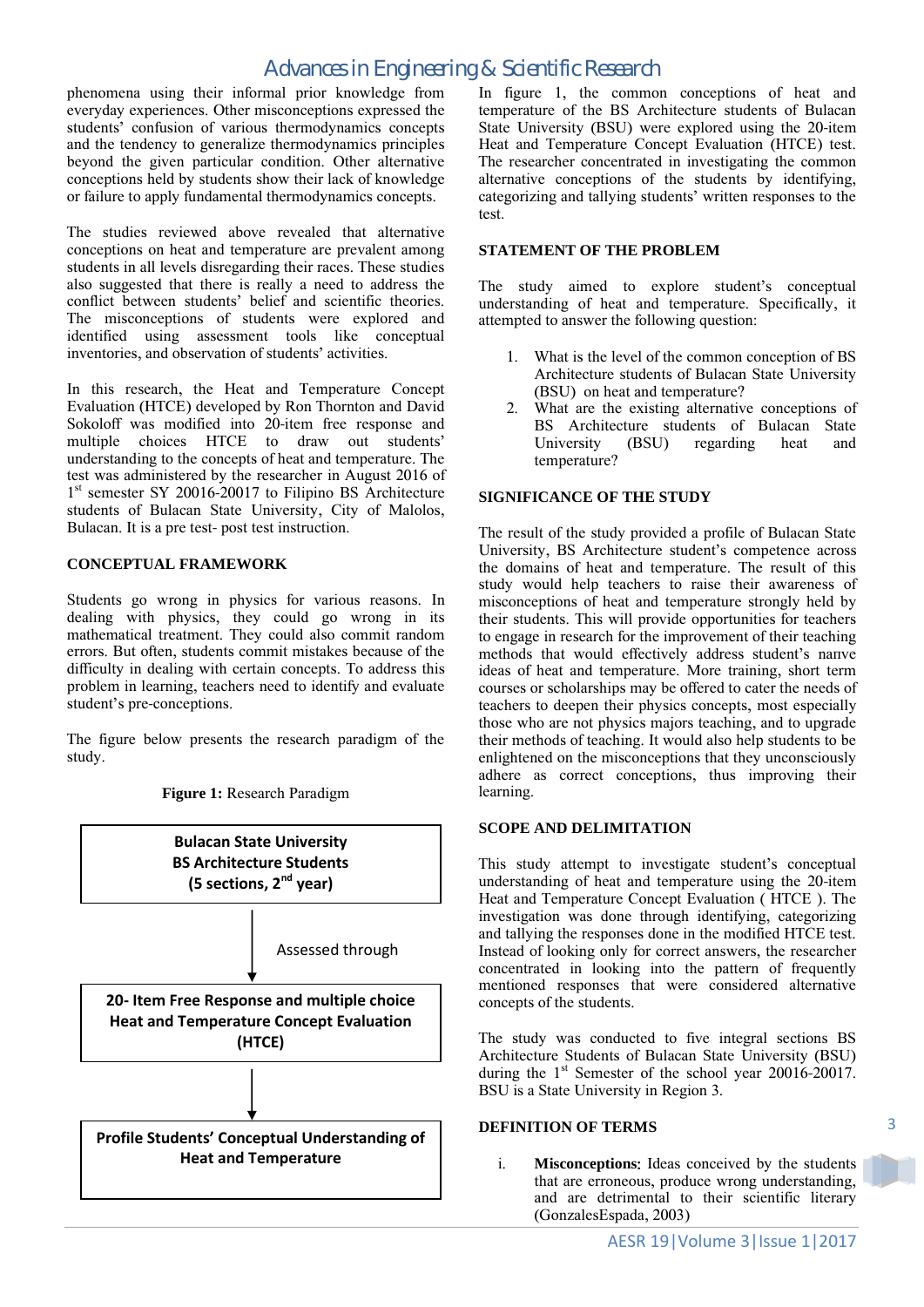- ii. **Conceptions**: Refers to an individual's interpretation of things or events.
- iii. **Alternative Conception:** They include common sense beliefs that are incompatible with established scientific theory. These are also known as misconceptions. (Clement, 1993 )
- iv. **Caloric Theory of Heat:** Heat is a fluid called caloric which could be transferred from one body to another. (Garmon, 1998)
- v. **Kinetic Theory of heat:** A theory explaining physical properties regarding the motion of particles. The molecules of atoms of a gas are in continuous random motion, and the pressure exerted on the walls of a containing vessel arises from the bombardment by these fast moving particles. These have average speeds, at normal pressures and temperatures, of around one kilometer per second. When the temperature is raised these speeds increase, so consequently does the pressure. If more particles are introduced or the volume is reduced, there are more particles to bombard unit area of the walls and the pressure also increases. When a particle collides with the wall, it experiences a rate of change of momentum, which is equal to the force exerted. (Academic Dictionary of Physics).

# **METHODOLOGY**

## **Research Design**

The descriptive survey method was used in this research to probe the common conceptual understanding of students on heat and temperature. Pre test and post test were administered. Data gathered were analyzed quantitatively and qualitatively based on student's answers derived from the 20-item modified HTCE.

## **Research Sample / Selection of Samples**

The respondents of the study were purposively chosen by the researcher. It utilized five integral section, a total of 203 BS architecture second year students of Bulacan State University (BSU). These were heterogeneous classes because students were admitted on a first-come-first served basis. This means that students were randomly assigned to their class. The study was conducted during  $1<sup>st</sup>$  semester of school year 20016- 2017. The two hundred students of BS Architecture had taken up their heat and temperature lesson after their pre test within the  $1<sup>st</sup>$  semester of school year 2016-2017. The pre-test was administered by the researcher on August of  $1<sup>st</sup>$  semester of the SY 20016-20017 to Filipino BS Architecture students of Bulacan State University, City of Malolos, Bulacan and on September of 1<sup>st</sup> semester of the SY 20016-2017.

BSU is located at the town proper of City of Malolos, Bulacan. Students undergo an entrance/qualifying examination during their  $4<sup>th</sup>$  year high school. The said city is basically commercial.

## **Instrumentation**

The instrument used in this study was adopted from the 25 item version of the survey on heat, temperature and heat flow called Heat and Temperature Concept Evaluation (HTCE) developed by Ron Thornton and David Sokoloff from Oregon University, Oregon, USA. The HTCE was designed to assess an extensive range of beliefs or understandings about thermodynamics concepts of 15 to 18 years old students. The situation in each item were in common context that allow students to apply either "every day" or "classroom" physics.

The HTCE was modified into 20-item free response and multiple choices HTCE to draw out the conceptual understanding of Filipino students in general. The researcher modified the original HTCE version into a free response multiple choice type questions to be able to determine the consistency of the students' answer and identify the basis of their choice. It is believed that the "guessing" factor can be avoided and would give a better inventory of what is on the mind of the students. Five items were also eliminated from the original HTCE because they are items under thermodynamics which are not in the syllabus. It was also believed that reducing the number of items would give the respondents ample time to think of their answers and to draw as many conceptions as possible.

| anı |  |
|-----|--|
|-----|--|

| Label         | <b>Topic</b>                 | <b>Question numbers</b>                            |
|---------------|------------------------------|----------------------------------------------------|
| $\mathsf{A}$  | Heat<br>transfer             | 1, 2, 3, 4, 5, 6, 7, 8, 13, 14, 15, 16, 18, 19, 20 |
| B             | <b>Thermal</b><br>properties | 9, 10, 11, 12                                      |
| $\mathcal{C}$ | temperatu<br>re              | 17                                                 |

Table 1 presents the table of specifications used in the instrument. It is adopted from the study of Hestenes, et al. (1992). The test items were 14 categorized according to topic in Thermodynamics along with the corresponding item number in which they appear. When the researchers grouped the selected 20 items, only item # 17 was under the category of temperature.

## **Data Gathering Procedure**

The respondents took the pre test for 1 hour, before discussing the topic about heat and temperature and post test 1 week after discussing the topic about heat and temperature. The test was administered by the researcher in August 2016 and September 2016 of the  $1<sup>st</sup>$  semester of the SY 2016-2017 at Bulacan State University main campus. It is a pre test –post test instruction. There were no experiments conducted from the topics that the instruments have covered. The answers of the students were tallied to obtain the frequency of the common responses in the HTCE. There was no interview conducted in this research.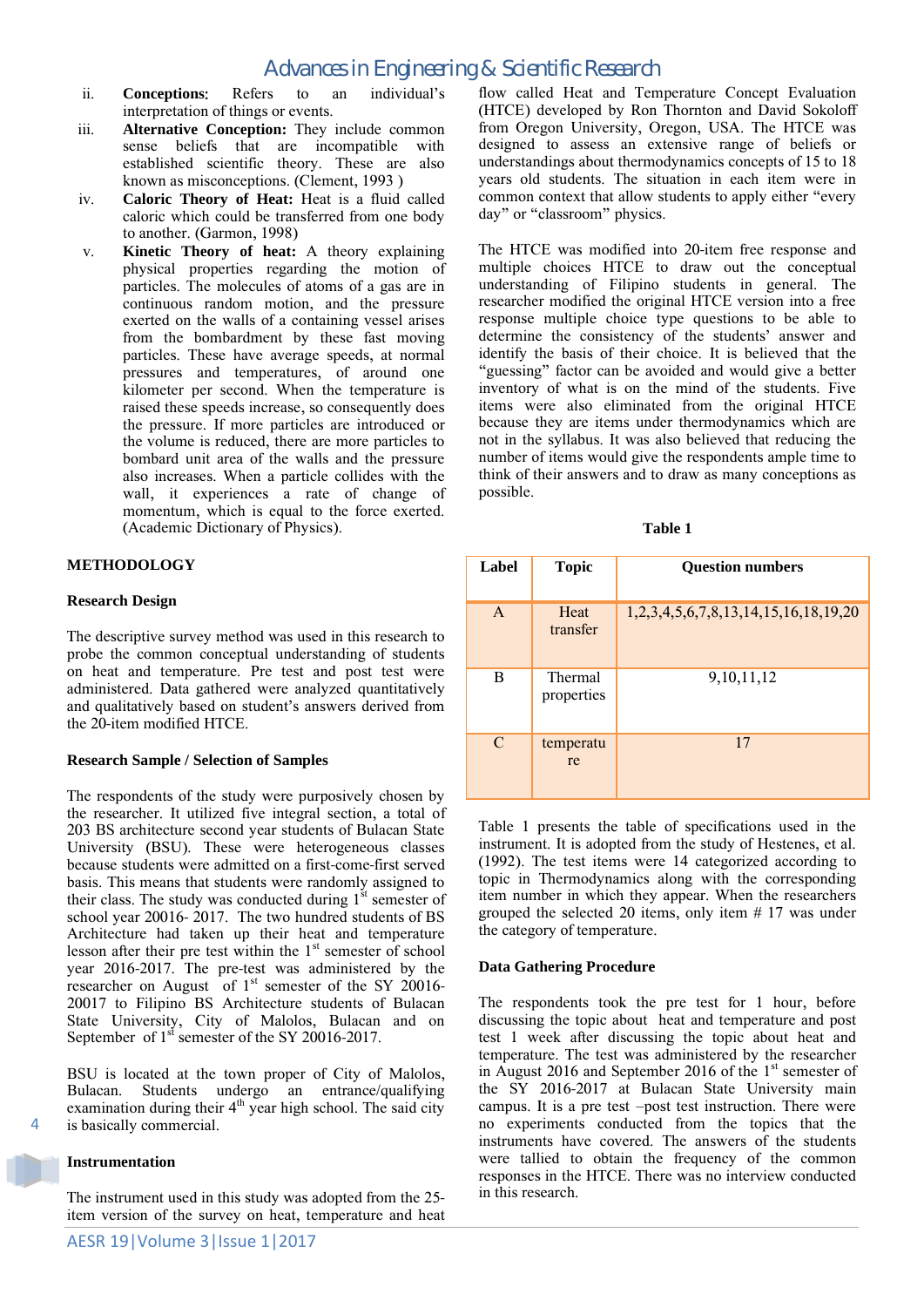#### **Data Analysis**

Comparing the students' answer with the answer key scored each item. The total correct answers of each student were determined. A frequency chart of scores was plotted to analyze the respondents' distribution scores. A chart for correct response was also plotted to know the percentage of correct responses. The mean, standard deviation and skewness of the scores were also computed.

Since there was a need for an entry threshold scores in this research, The State Universities, and State follow the minimum requirement to pass an exam/subject prescribed by the Commission on Higher Education (CHED) which is 50%, was used. Fifty percent is quite fair because all items in the modified HTCE require Kinetic view point to answer them correctly.

#### **Table 2:** Level of Students' Understanding of Heat and Temperature

| <b>TCE Scores</b><br>Percentage $(\% )$ | Level of students'<br>Understanding | Category             |
|-----------------------------------------|-------------------------------------|----------------------|
| 75 and above                            | high                                | Kinetic<br>viewpoint |
| 50-74                                   | average                             | Kinetic<br>viewpoint |
| Less than 50                            | low                                 | Caloric<br>viewpoint |

Table 2 shows the level of students' understanding of the tally with modified HTCE scores percentage and category used in this study. The category used in this study was adopted from the work of Erickson (1980).

The explanation below was the basis for using the categories in this study. Kinetic and caloric theories of heat are the two different theories explaining phenomena involving heat and temperature. The Caloric theory is the obsolete theory which explains that heat is a substance (caloric) that can be transferred from one body to another while kinetic theory is the accepted theory of heat in modern times. Kinetic theory of heat is a theory explaining physical properties regarding the motion of particles. The molecules of atoms of a gas are in continuous random motion and the pressure exerted on the walls of a containing vessel arises from the bombardment by these fast moving particles. These have average speeds, at normal pressures and temperatures, of around one kilometer per second. When the temperature is raised these speeds increase, so consequently does the pressure. If more particles are introduced, or the volume is reduced, there are more particles to bombard unit area of the walls and the pressure also increases. When a particle collides with the wall it experiences a rate of change of momentum, which is equal to the force exerted. (Academic Dictionary of Physics).

The alternative conceptions of students were identified by comparing their respective responses to the table of alternative conceptions collated by Yeo and Zadnick (2001) in their study as shown in Table 3. These alternative conceptions were tallied and the frequency of each was computed. The result was plotted in a histogram, and the most common four misconceptions of the students were determined.

**Table 3:** Yeo and Zadnik present the following Alternative Conceptions in their study.

| <b>Alternative Conceptions</b>       |                                                                                                                                                                                                                                                                                                                                                                                                                                                                                                                   |
|--------------------------------------|-------------------------------------------------------------------------------------------------------------------------------------------------------------------------------------------------------------------------------------------------------------------------------------------------------------------------------------------------------------------------------------------------------------------------------------------------------------------------------------------------------------------|
| Students' conceptions of heat        | $\mathbf{i}$ .<br>Heat is a substance.<br>Heat is not energy.<br>$\overline{11}$ .<br>iii.<br>Heat and cold are different, rather than opposite<br>ends of a continuum<br>iv.<br>Heat and temperature are the same thing.<br>Heat is proportional to temperature.<br>V.<br>vi.<br>Heat is not a measurable, quantifiable concept.                                                                                                                                                                                 |
| Students' conceptions of temperature | Temperature is the intensity of heat.<br>1.<br>Skin or touch can determine temperature.<br>11.<br>$\cdots$<br>Perceptions of cold and hot are unrelated to energy<br>111.<br>transfer.<br>iv.<br>When temperature at boiling remains constant,<br>something is "wrong."<br>Boiling point is the maximum temperature a<br>V.<br>substance can reach.<br>A cold body contains no heat.<br>vi.<br>The temperature of an object depends on its size.<br>V11.<br>viii.<br>There is no limit on the lowest temperature. |

5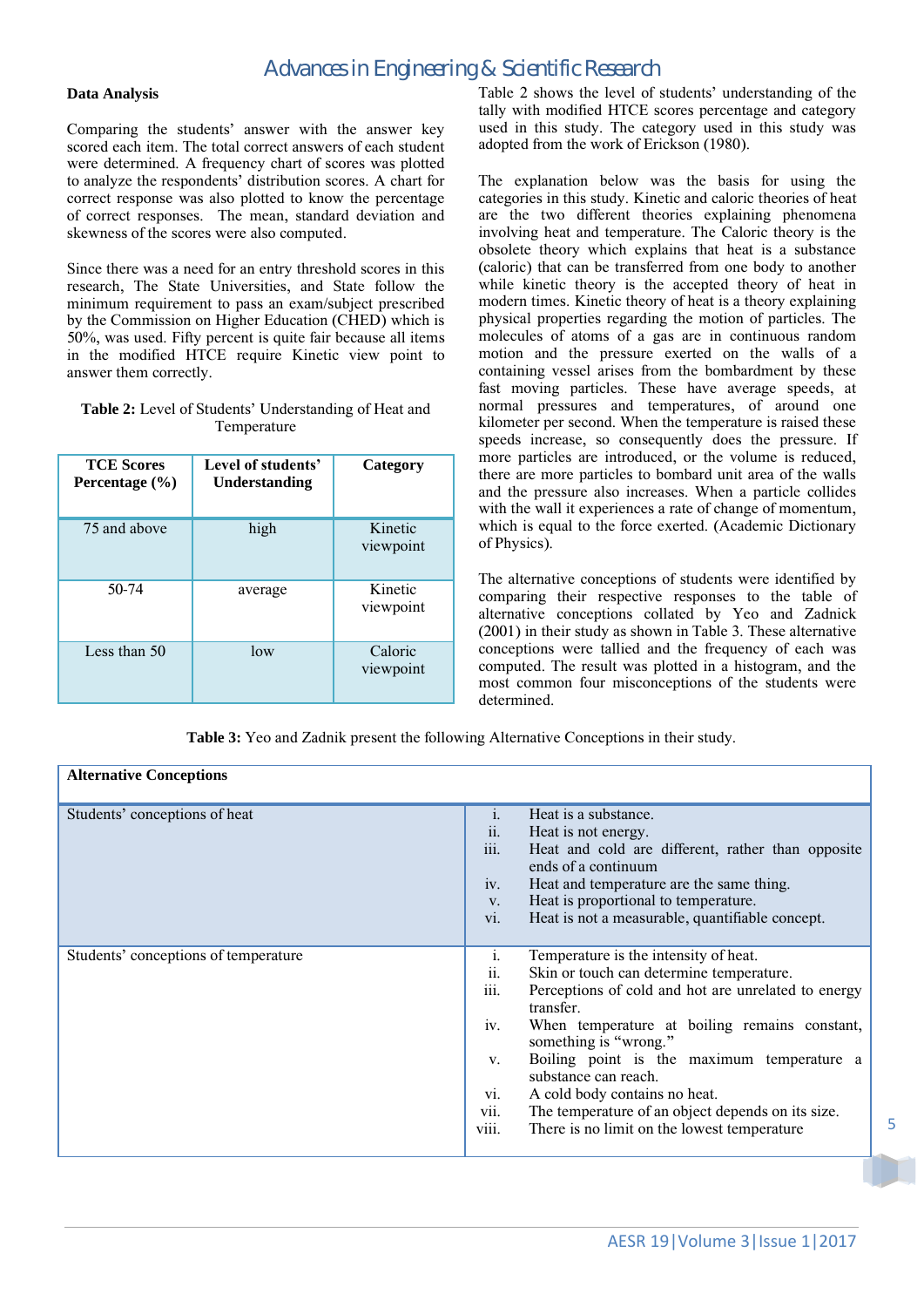| Students' conceptions about heat transfer and temperature<br>change    | $\mathbf{i}$ .<br>Heating<br>always<br>results<br>in<br>increase<br>an<br>in<br>temperature.<br>ii.<br>Heat only travels upward.<br>iii.<br>Heat rises.<br>Heat and cold flow like liquids<br>iv.<br>Temperature can be transferred.<br>V.<br>Objects of different temperatures that are in contact<br>vi.<br>with each other or in contact with air at different<br>temperature do not necessarily move toward the<br>same temperature. (Thermal Equilibrium is not a<br>concept)<br>Hot objects naturally cool down; cold objects<br>vii.<br>naturally warm up.<br>Heat flows more slowly through conductors making<br>viii.<br>them feel hot.<br>The kinetic theory does not really explain heat<br>ix.<br>transfer. (Explanations are cited but not believed.) |
|------------------------------------------------------------------------|--------------------------------------------------------------------------------------------------------------------------------------------------------------------------------------------------------------------------------------------------------------------------------------------------------------------------------------------------------------------------------------------------------------------------------------------------------------------------------------------------------------------------------------------------------------------------------------------------------------------------------------------------------------------------------------------------------------------------------------------------------------------|
| conceptions about "Thermal Properties"<br>Students'<br>of<br>materials | i.<br>Temperature is a property of a particular material<br>object.<br>Metal has the ability to attract, hold, intensify or<br>ii.<br>absorb heat and cold.<br>iii.<br>Objects that readily become warm do not readily<br>become cold.<br>Different materials hold the same amount of heat.<br>iv.<br>The boiling point of water is 100°C only.<br>V.<br>vi.<br>Ice is at 0°C and/or cannot change temperature.<br>vii.<br>Water cannot be at 0C.<br>viii.<br>Steam is more than 100°C.<br>Materials like wool have the ability to warm things<br>ix.<br>up.<br>Some materials are difficult to heat: They are more<br>X.<br>resistant to heating.<br>Bubbles mean boiling.<br>xi.<br>The bubbles in boiling water contain air, oxygen or<br>xii.<br>nothing.      |

# **RESULTS AND DISCUSSION**

# **A. Students' Understanding of Heat and Temperature**

**Figure 2:** Frequency histogram of the pre-test free response multiple choice modified HTCE scores of BS Architecture students of BSU, N=203, and the perfect score is 20.

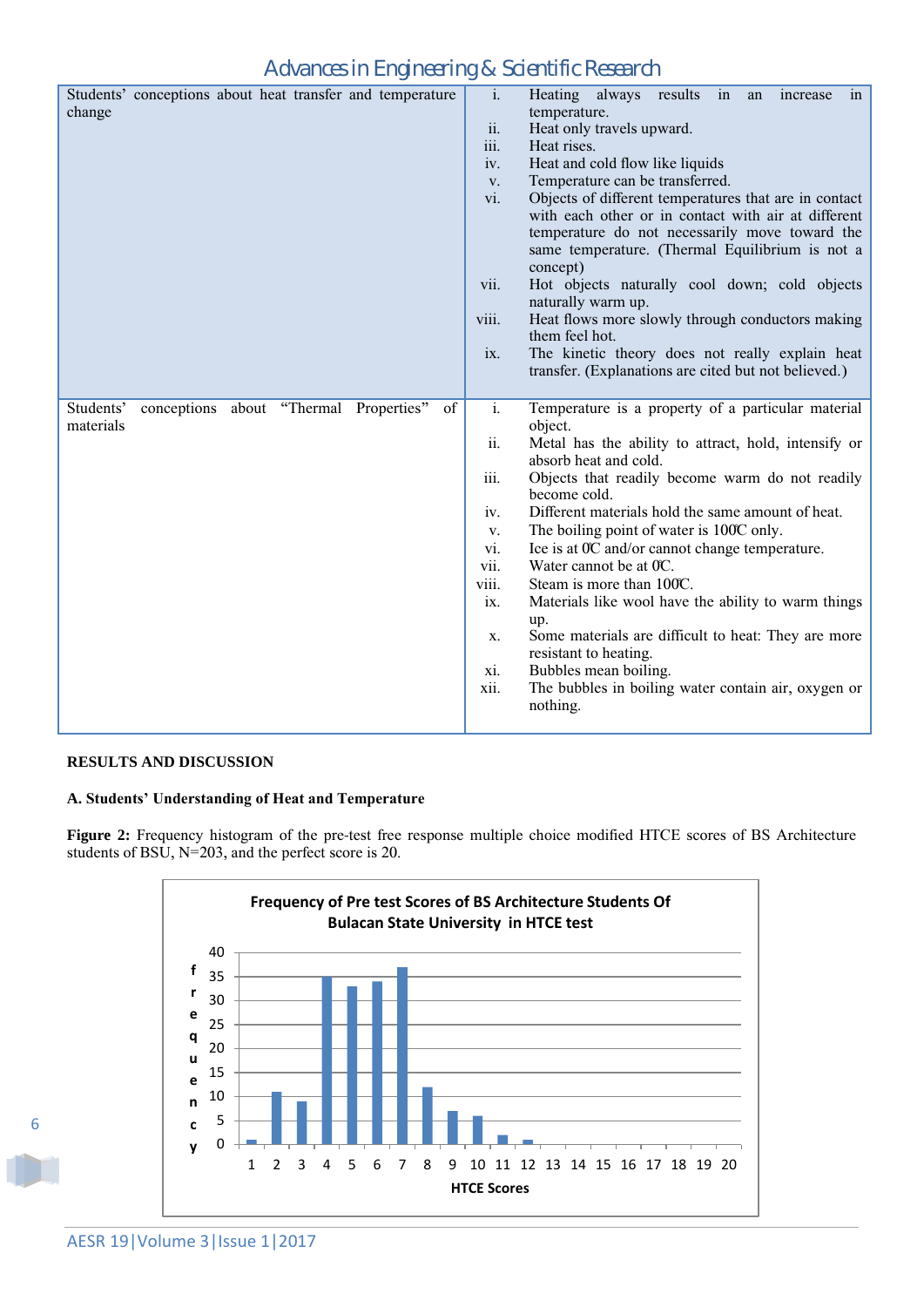The figure above shows the frequency histogram of the pre-test based on the free response multiple choice modified HTCE raw scores of BS Architecture students of BSU. The score distribution has a standard deviation of 13.58. This can be seen from the range of their score which is 1 to 12 with a skewness of 1.34. The mean of 9.4 implies that the students' scores are below the threshold to kinetic viewpoint. As shown in the figure, the highest score is 12 or 60 %, and the lowest score is 1 or 5%. Nobody got at least 15 or 75% of the answer correctly. Nine students or 4.44% of the respondents are under the average level of caloric viewpoint and 194 students or 95.56% are under the low level of caloric viewpoint. This means that the students are in the caloric category of understanding of heat and temperature before discussing the heat and temperature lesson.

**Figure 3:** Frequency histogram of the post-test free response multiple choice modified HTCE scores of BS Architecture students of BSU, N=203 and the perfect score is 20.



The figure above shows the frequency histogram of the post test based on the free response multiple choice modified HTCE raw scores of BS Architecture students of BSU.

The score distribution has a standard deviation of 8.59 and a skewness of 0.626 which is positive skew, as can be gleaned from the graph, less students got a score from 15 to 20. As shown in the figure, the highest score is 19 or 95 % and the lowest score is 3 or 1.5%. Twenty eight or 13.8 % got a score of 15 above or 75% of the answer correctly. Fifty nine students or 29% of the respondents are under the level of kinetic viewpoint and one hundred sixteen or 57 % of the respondents are under the low level of caloric viewpoint. The mean of 10.15 implies that the students' scores are within the threshold to kinetic viewpoint. This means that majority of the students are promoted to kinetic category of understanding of heat and temperature after discussing the topic heat and temperature. It can be inferred from the modified HTCE scores that majority of the students understand the concepts of the topics Heat and Temperature but they also possessed existing beliefs that are incompatible with the established scientific theory.

## **B. Alternative Conceptions**

The top four misconceptions of the students were: (1) water having lower temperature cools faster,(2) the transfer of heat is affected by the object's mass only, (3) temperature is a property of a particular material/object, (4) object of different temperature that are in contact with each other at different temperature do not necessarily move towards the same temperature (thermal equilibrium is not a concept). Twenty-seven (27) students or 13 % expressed their explanation in Filipino language while one hundred seventy six (176) students or 87% expressed their explanations in the English language.

The first misconception is **water having lower temperature cools faster.**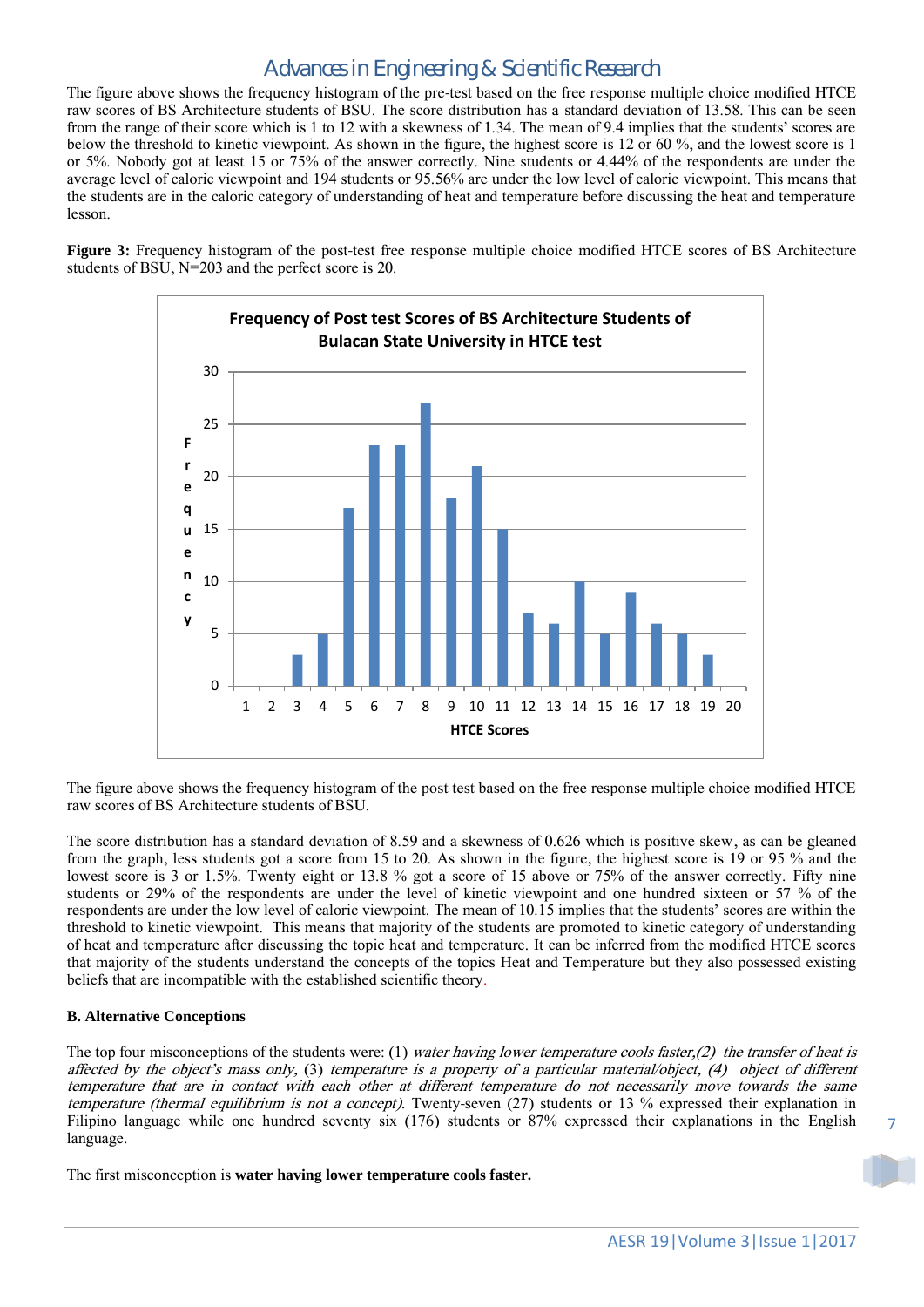Student  $\#8$  wrote in item  $\#3$  of the test question: "Mas madami yung heat na inapply sa cup A" (more heat was applied to cup A).

Another student (student #101) wrote: "It will take a longer time to cool the water in cup A, since the initial temperature is higher".

Student #32 wrote in item #7: "Dahil mas mataas ang temperature ng A sa B"

Student #168 wrote: "Because cup A contains 100g has higher temperature than cup B which has more water but lower temperature."

Student# 133 wrote: "It is because water has its own element that affects the temperature."

Student #2 wrote: "because its temperature is closer to that of the room. That's why it will cool down faster, until it reaches equilibrium with the external temperature."

The responses made by the students exhibited their beliefs that if the temperature of the water is low, it will cool faster. The students failed in considering mass and temperature difference as a factor affecting heat transfer.

The second misconception **is the transfer of heat is affected by the object's mass only.** The student wrote in test question #7 that: "they may fight for each other. Cup A will increase temperature while cup B decreases."

While student #67, 31 and 9 wrote: "The temperature outside is not the same as inside".

The students hold a Kinetic Point of view about heat transfer but still they possessed misconceptions. It was very evident in their responses that the students are not familiar with the concept of heat transfer.

The third misconception is **temperature is a property of a particular material/object.**

The students were asked in item  $# 10$ , which is about thermal properties

"Which of the object above would have the lowest temperature?" and question # 12 which would have the highest temperature?

Students fall under the misconception; temperature depends on the composition of the material. Student  $\#$  23 wrote: "In heating, "(metal), it absorbs and still maintain its physical looking, the other two object may burn."

Eighteen students wrote: "It has more compact molecules to transfer the heat/temperature."

One student wrote: "The cotton is a light material"

Student #1 wrote: "because it absorbs temperature easily'"

Student #120 and 172 wrote: "metal, it has a strong conducting property due to its compact molecules, heat will be transferred faster."

Student #8 wrote: "the cotton has loosed property, which makes a slow heat movement trough the object."

The students' answers were consistent to their conception that temperature depends on the composition of the material. They also believed that the object that becomes cold first will have the lowest temperature. This can be attributed to their sense of touch. It can be inferred from the responses that the respondents do not have a clear understanding about temperature.

The fourth misconception is, **object of different temperature that are in contact with each other at different temperature do not necessarily move towards the same temperature (thermal equilibrium is not a concept)**.

Student #103 wrote in question #7:"because when you add these 2 cups, maybe the temperature will decrease."

Student # 96 wrote in question# 6 "Student #19 wrote" because temperature is directly proportional to time. And difference in rate means difference in time. Since it is said that temperature=time, more time means more heat. If it does happen, the temperature will not be maintained."

The responses presented above show that the students still hold different alternative conceptions even if they have a kinetic viewpoint.

8